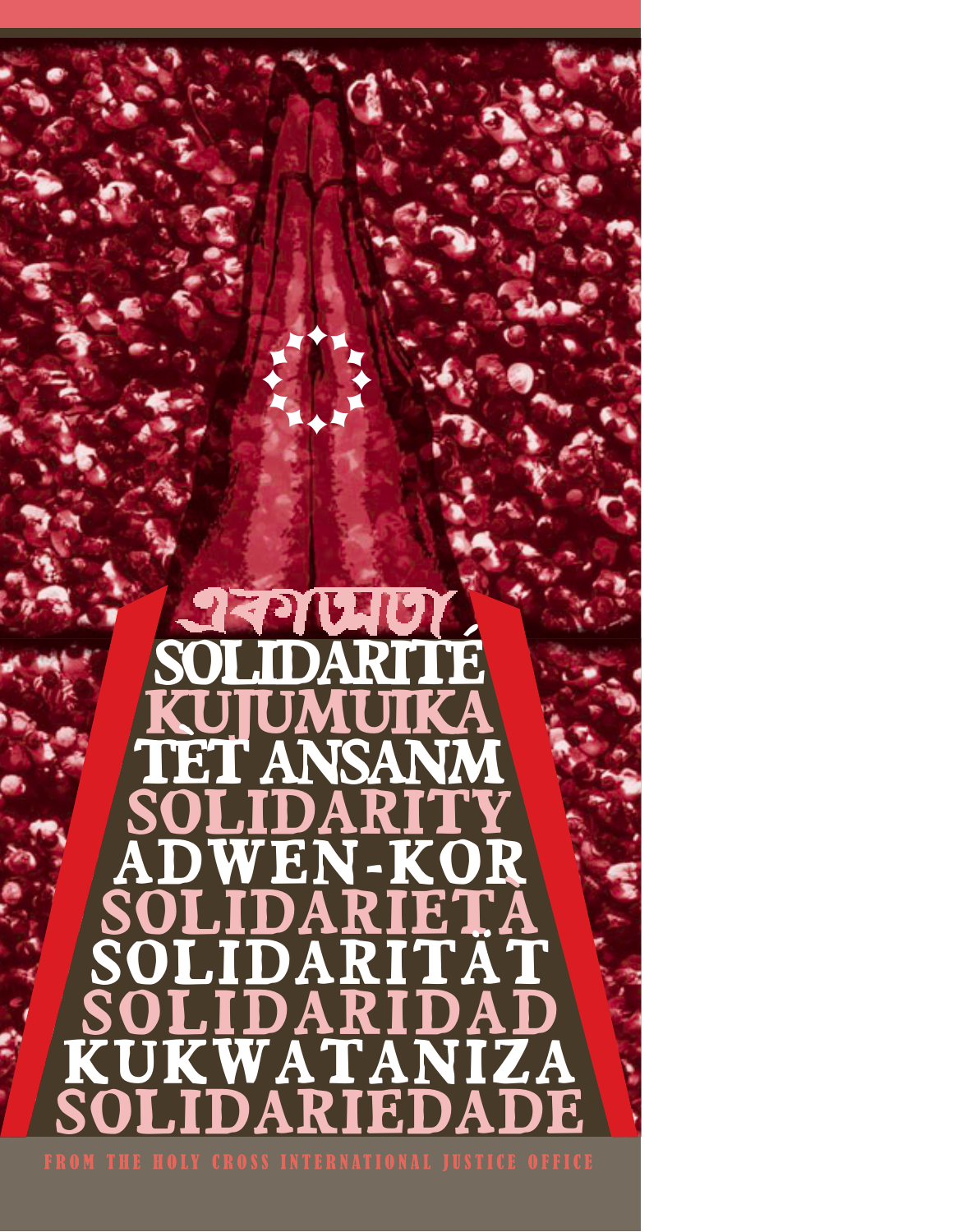#### Speak out for those who cannot speak, for the rights of those abandoned by others.

 $\sim$  Proverbs 31:8

The mark of all civilizations is the respect and protection they accord human dignity. All religious traditions assert the dignity of the human person and the unity of the human family yet throughout history, groups of people have been singled out, systematically demeaned, and marginalized. Every society has experienced the institutionalized violence of racism, sexism, economic inequity, and cultural imperialism. All regions of the world and all cultures have struggled against prejudice, discrimination, and xenophobia. That struggle continues even now in all countries, both rich and poor.

### :: MIRED IN THE MARGINS :: ::

Of all groups suffering discrimination and violence today, four stand out for the severity and universality of their marginalization: women, children, migrating peoples, and indigenous peoples.

#### **ABLACK**  $\varepsilon \rightarrow$  Women  $\lt -$ :

Though women have made extraordinary progress in the past thirty years, it is still an unequal world. Their status in the global economy and victimization through violence epitomize their continuing subordination.

- $*$  Of the 1.2 billion people worldwide living on less than a dollar a day, the vast majority are women.
	- $*$  In nearly every country, women work longer hours than men; most of their work is unpaid.
		- While women's participation in the labor force *has* risen in recent years, they most often work in sweatshops or informal jobs under insecure, hostile, and degrading conditions. On average, women's wages are still only 78 percent of men's in comparable positions.
		- Women are uniquely strained by globalization's shockwaves. In the wake of "economic adjustments" and financial crises, they are forced to assume new caretaking roles for their families and others as social services disappear.

UN Secretary General Kofi Annan has called violence against women the most shameful human rights violation—and the most pervasive. Physical violence against women and girls knows no boundaries of geography or culture. It exists in every country of the world and statistics are shocking.

- Throughout the world, one in every three women will suffer violence in her lifetime.
	- Globally, four million women and girls are trafficked annually.  $*$  In Peru, 33 percent of all women are abused by their partners;
		- in India, 45 percent; in Bangladesh, 47 percent.
			- Since 1993, some 400 women have been abducted, tortured, and brutally murdered in the cities of Juarez and Chihuahua. Mexican authorities have repeatedly failed to investigate the cases or offer protection to women.
				- In the United States, 700,000 rapes are reported annually—a mere 37 percent of those which actually occur.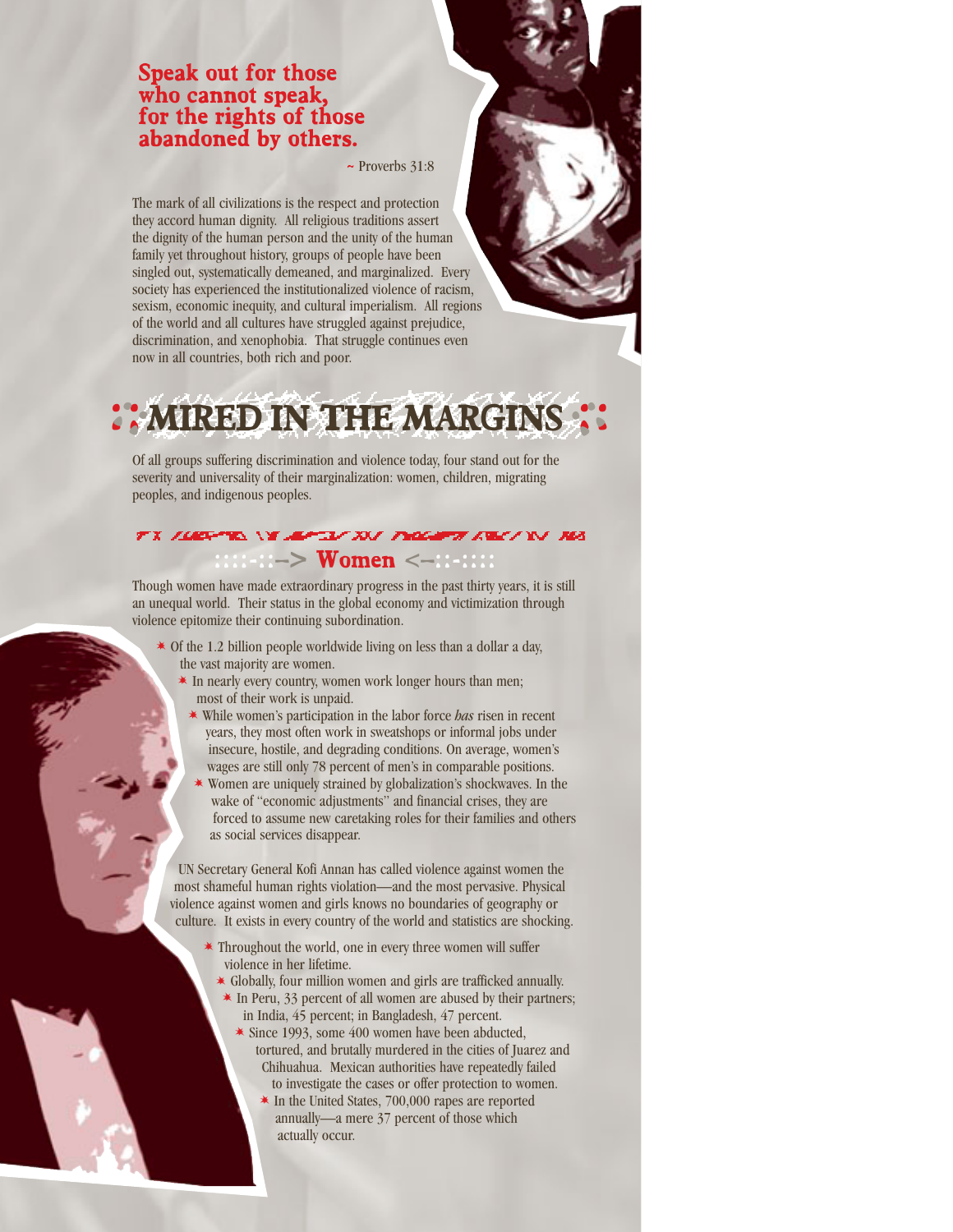## ::::-::–> Children <–::-::::

The *Convention on the Rights of the Child* is the most universally accepted human rights treaty in history. Adopted by the UN General Assembly in 1989, the *Convention* spells out the basic rights of children everywhere, sets universal standards for children's health care and education, and provides protection from discrimination, degrading treatment, and economic exploitation. But despite the

*Convention*'s near-universal ratification (all countries except the United States and Somalia), children around the world still suffer appalling violations of their rights.

- Each year, more than 11 million children die of preventable diseases—about 30,000 a day.
- \* Some 115 million school-age children receive no primary education; three-fifths of these are girls.
- More than half-a-million children have been coerced into government armed forces and other armed groups worldwide. In Northern Uganda alone, the rebel "Lord's Resistance Army" has abducted nearly 8,400 children since June 2002.
- Globally, 100-140 million children live on the streets—at least 10 thousand in Haiti and 10 million in Brazil. Throughout the world, street children are routinely rounded up and abused by police even to the point of death in the name of "social cleansing."
- Children without primary caregivers are deprived of their first source of protection. Today in sub-Saharan Africa, over 11 million children under the age of 15 have lost parents to HIV/AIDS. HIV/AIDS orphans are more vulnerable to abuse and exploitation and more likely to be infected themselves.

#### FX /UEFFRA \Y JEFTLY XV 7WAGED  $:::-:->$  Migrating Peoples  $\le$

Mass displacement of peoples is a mark of our times. Currently, 180 million people live outside their native country; by 2050, such "migrants" will total 230 million worldwide. Another 25 million persons are "internally displaced"—still within their native countries, but uprooted from their homes.

Reasons for migration are complex and interconnected, but forced human displacement is typically caused by armed conflict/violence, poverty and social/economic disintegration, environmental devastation, or alleged "development."

- Worldwide, some 36 million people have fled their homes due to armed conflict, persecution, or other violence. Palestinians, numbering over 4.1 million, are the largest such group.
- Poverty and lack of economic opportunity have forced 80-97 million persons to seek employment outside their country of origin. More than 30 million workers have migrated to Europe alone.
- Natural disasters and ecological devastation have currently created at least 25 million "environmental refugees." Climate change, dwindling natural resources and continuing environmental degradation are projected to produce 125 million more by 2050.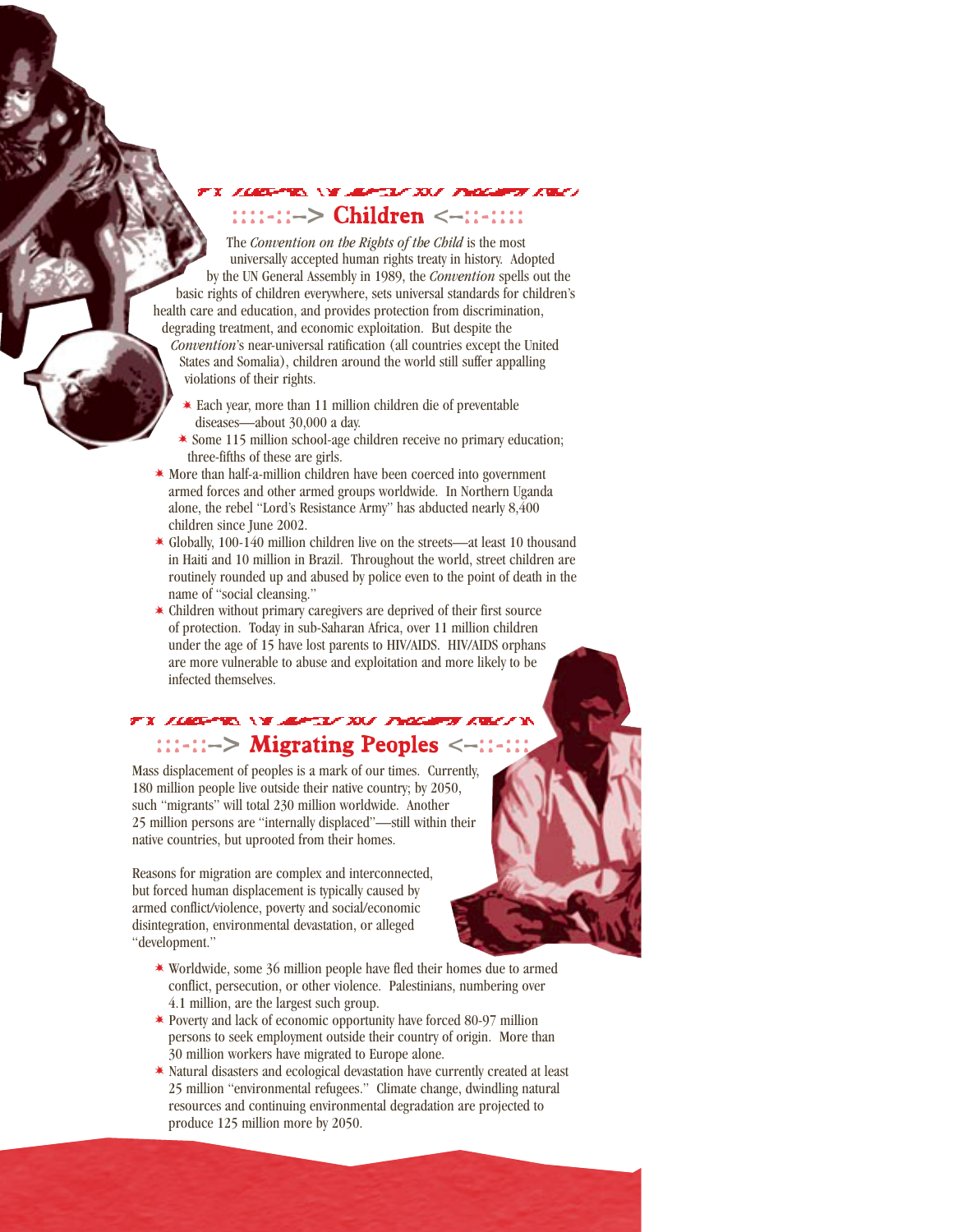Globally, the leading cause of displacement is "development"—largescale projects like dams and roads, mining and logging operations, and conservation parks and reserves. In the past decade, such maldevelopment disrupted the lives of 90-100 million people.

Regardless of reasons for displacement,

migrating peoples face similar conditions everywhere: growing intolerance, discrimination, racism, and heightened xenophobia. Frequently, they are targets of suspicion and hostility—scapegoats for all of society's problems. With scant legal protection, displaced peoples are routinely victimized: physically attacked, sexually abused, and economically exploited.

#### **X AMERYNN YN MARTIN XY FRONING ARNY YN NA** ::::-::–> Indigenous Peoples <–::-::::

Indigenous peoples are perhaps the most dispossessed group in today's society. More than 300 million people living in more than 70 countries on five continents, the indigenous are diverse, yet share common problems. Throughout the world, they suffer grave and widespread violations of civil and political rights: unfair detentions and trials, torture, illegal executions and mass killings. On the frontlines of globalization, indigenous peoples are also systematically exploited by governments and corporations: their ancestral lands and natural resources stolen, their languages and cultures suppressed, their traditional knowledge pirated.

- \* In Bangladesh, 25,000 forest-dwelling Garo and Koch peoples face disruption of their lives and livelihoods due to construction of a recreational "eco-park" inside the ancient Madhupur forest. In January 2004, police opened fire on Garos peacefully protesting the park, killing one man and injuring 25 others.
- Once the acknowledged owners of Uganda's high forest, the Batwa "pygmies" were expelled from their lands to create game parks and nature reserves. Eviction disrupted tribal hunting practices, which undermined tribal health. Used to treating illness with traditional medicines from forest materials, the Batwa are now unable to access their natural medicines or pay for conventional medical treatment.
- In Alberta, Canada, logging and large-scale oil and gas extraction are steadily eroding the land, health, and way of life of the Lubicon Cree. The Lubicon never surrendered the rights to their ancestral lands or consented to resource extraction as international human rights instruments require.
- Throughout Brazil, there is widespread organized violence against indigenous people motivated by racial prejudice and struggles over land. In 2003, 24 indigenous leaders were brutally murdered, topping levels of the past ten years.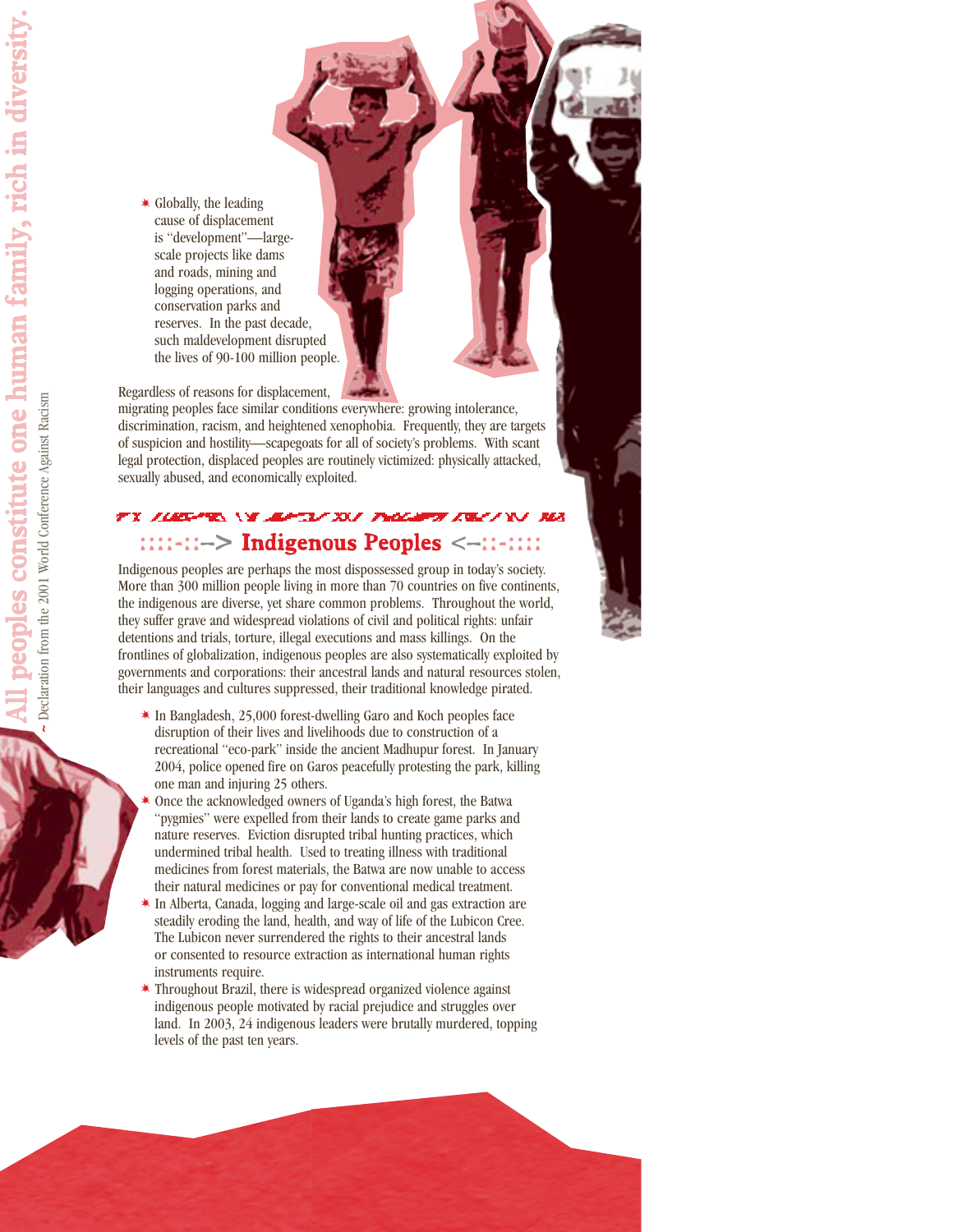Securing the rights of marginalized people and, ultimately, *ending* marginalization will involve both personal and societal transformation. Diverse, multi-faceted strategies will be necessary, including the following.

ASSURING HUMAN RIGHT

#### **X AMERYKA YN JEARLY XIA TWYGYR ARY YN NA** :-::–> Enhancing Legal Protections <–::-:

Though numerous international Declarations and Conventions defending human rights already exist, there is still a need to amplify legal protection by

 $*$  crafting stronger legal instruments and policies,

:"<br>"

- designing mechanisms to ensure implementation of laws and accountability of officials,
- creating independent monitoring bodies to enforce legislation and respond to human rights violations, and
- mustering political will to ensure legal systems work fairly for all.

#### **FX AMERICAN VELAPTLY XV FROMPT ABOUT NA** ::-::–> Forming Global Citizens <–::-::

Dr. Martin Luther King Jr. once compared humankind to a widely separated family which has inherited a vast "world house" where they must learn to live together in peace. This challenge can only be met, said King, by expanding loyalties and commitments to humanity as a whole—beyond concern for one's own race, tribe, class, nation, or religion.

Among the most crucial strategies for assuring *all* people's rights is forming such "global citizens"—persons who

- $*$  respect the innate dignity of all human beings,
- recognize humanity's interrelatedness and interdependence,
- embrace multiplicity and difference as sources of growth,
- \* discover common ground and shared vision, and
- $*$  insist on social and political inclusion for all.

Only global citizens, who can affirm the essential oneness of the human family as they honor its many differences, will be prepared to practice the virtue of solidarity.

#### FX /UEFPR \Y.APTI/XV /WEAPT/RE//YV NA ::::-::–> Globalizing Solidarity <–::-::::

Solidarity is the moral response to human unity and interdependence. As John Paul II asserts, solidarity is no vague compassion or shallow distress at others' misfortunes. It is a firm, persevering "determination to commit oneself to the common good… to the good of all and of each individual because we are all really responsible for all" (*Sollicitudo Rei Socialis, #38*).

Solidarity gives flesh to human oneness. Building a global culture of solidarity new societal norms, systems, and structures which embody solidarity's commitment to the good of all and of each individual—is the ultimate antidote to marginalization and surest guarantor of human rights.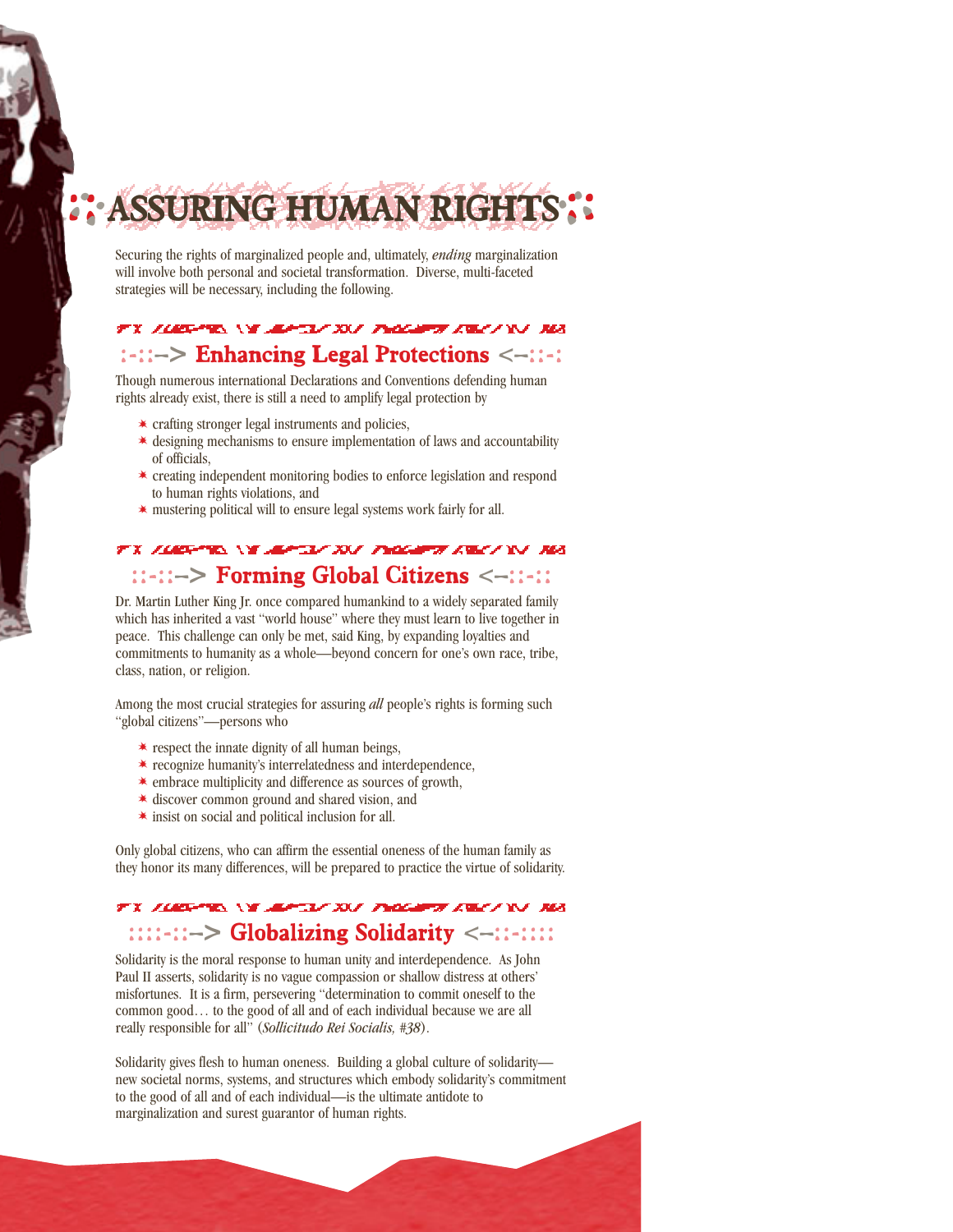#### All human beings are born free, equal in dignity and rights.

~ Universal Declaration on Human Rights

# : What Can We Do? ::

## **Study international human rights agreements.** Start with

- the *Universal Declaration of Human Rights*—available in more than 300 languages and dialects: www.unhchr.ch/udhr/index.htm, and
- the *Convention on the Rights of the Child*: www.unicef.org/crc/crc.htm.

#### **Speak out for human rights.**

- Join campaigns of international human rights organizations like Amnesty International (AI) and Human Rights Watch (see *Resources*).
- Research human rights issues in your country. Share what you learn and take action. For a list of country-specific AI offices see http://web.amnesty.org/links.

#### **Hone your "global citizen" skills.**

- Cultivate a global perspective:
	- <sup>o</sup> Read news from around the world at www.oneworld.net.
	- <sup>o</sup> Intentionally encounter other cultures, within and outside your current homeland.
	- <sup>o</sup> Attend international meetings like the World Social Forum and United Nations conferences.
- Seek out stories of people whose rights have been violated:
	- <sup>o</sup> Refugees who fled violence only to have difficulty finding asylum. <sup>o</sup> Indigenous peoples in your native land.
	- <sup>o</sup> Immigrants—legal and illegal—who have encountered rejection and discrimination.



2)

3)

## Use institutional power to promote human rights.

- Work to ensure that the policies/practices of our Church, our Congregations, and our sponsored institutions protect human dignity, respect human rights, and promote equality and justice.
- Use sponsored institutions to give special assistance to marginalized groups: jobs and healthcare, education/training opportunities, and affirmative action.
- Put Congregational financial resources to work for human rights. Join other socially responsible investors to challenge human rights violations of corporations. (For more information, see www.iccr.org.)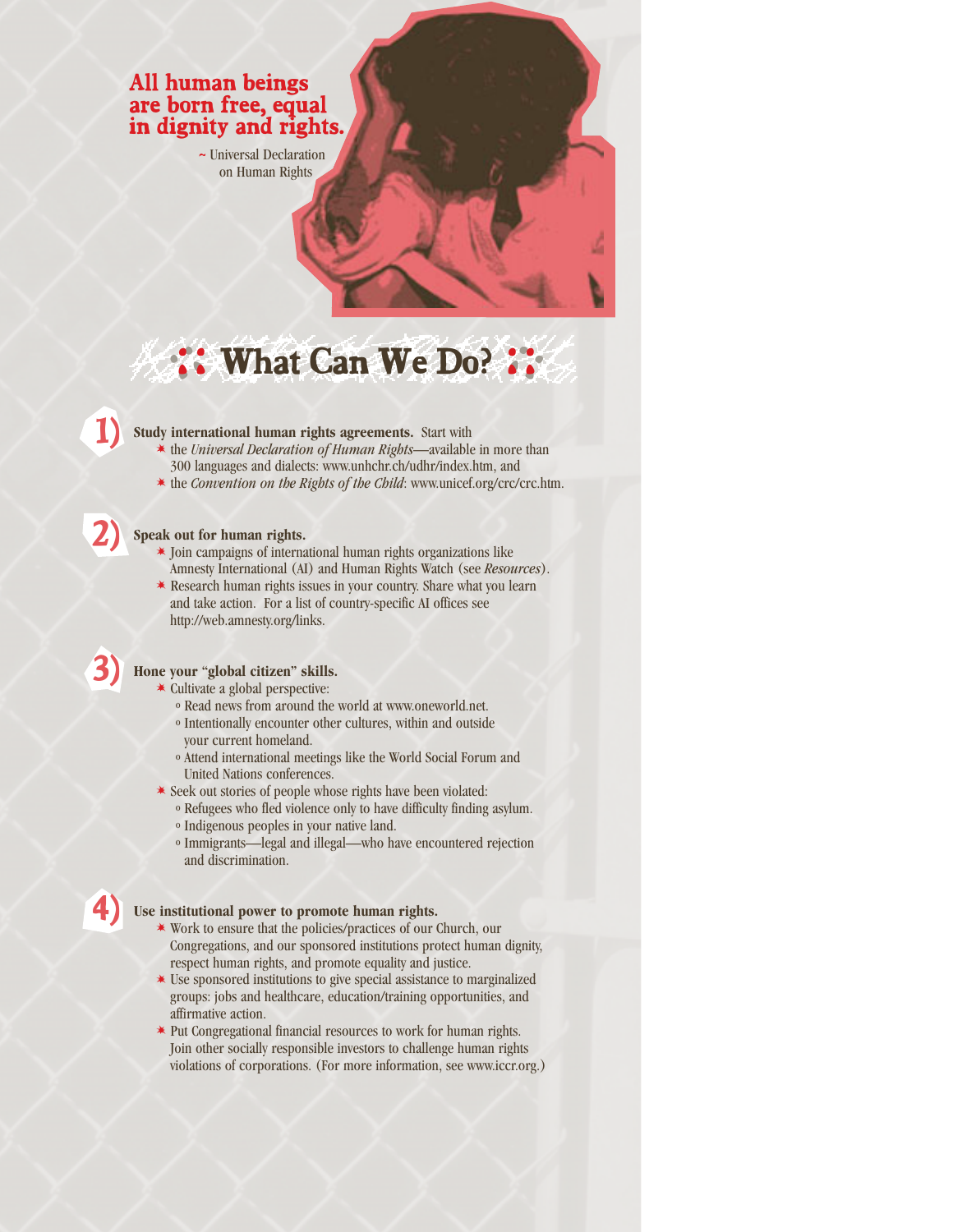# : Resources ::

Amnesty International <www.amnesty.org> is a worldwide movement defending human rights. The web site includes information and action suggestions on a variety of human rights issues and contact information for national AI offices throughout the world. (English, French, and Spanish)

**Human Rights Watch** <www.hrw.org> conducts fact-finding investigations into human rights abuses in all regions of the world. The site contains extensive information on major human rights issues. (Spanish, French, and English with some documents in Portuguese)

Web Sites

Books

**CARACTES** 

**「地震のことに、その後のことに、** 

医腹股沟

obal

omar

Eh:

**Kairos: Canadian Ecumenical Justice Initiatives** <www.kairoscanada.org> is an education/action organization focusing on various issues, including aboriginal rights, rights of refugees and migrants, and corporate responsibility. (French and English)

**Rights & Democracy** <www.ichrdd.ca> promotes and defends the rights set out in the International Bill of Human Rights. Its work focuses on democratic development, women's rights, the rights of indigenous peoples, and globalization and human rights. (English, French, and Spanish)

> *Not a Minute More: Ending Violence Against Women*, UNIFEM, 2003, available as a free PDF file at www.unifem.org. This report highlights achievements in combating violence against women, provides examples of good practices, looks at the challenges ahead, and identifies next steps.

*Global Woman: Nannies, Maids, and Sex Workers in the New Economy*, ed. Barbara Ehrenreich and Arlie Russell Hochschild, Henry Holt and Co., New York, 2002. Fifteen essays explore the worldwide mass migration of women occurring due to transnational traffic in child and elder care, housecleaning, and sex services.

*The No-Nonsense Guide to International Migration*, Peter Stalker, New Internationalist Publications and Between the Lines, Toronto, 2001. This guide lays out the dimensions of today's mass migrations, their effects on sending and receiving countries, and the growing importance of migrants in a globalizing world.

*The No-Nonsense Guide to Indigenous Peoples*, Lotte Hughes, New Internationalist Publications and Between the Lines, Toronto, 2003. Hughes' book looks beyond exotic images of indigenous peoples and traces the story of their exploitation from colonial times until today. Indigenous peoples describe in their own words their struggles to retain their land and culture in the face of globalization.